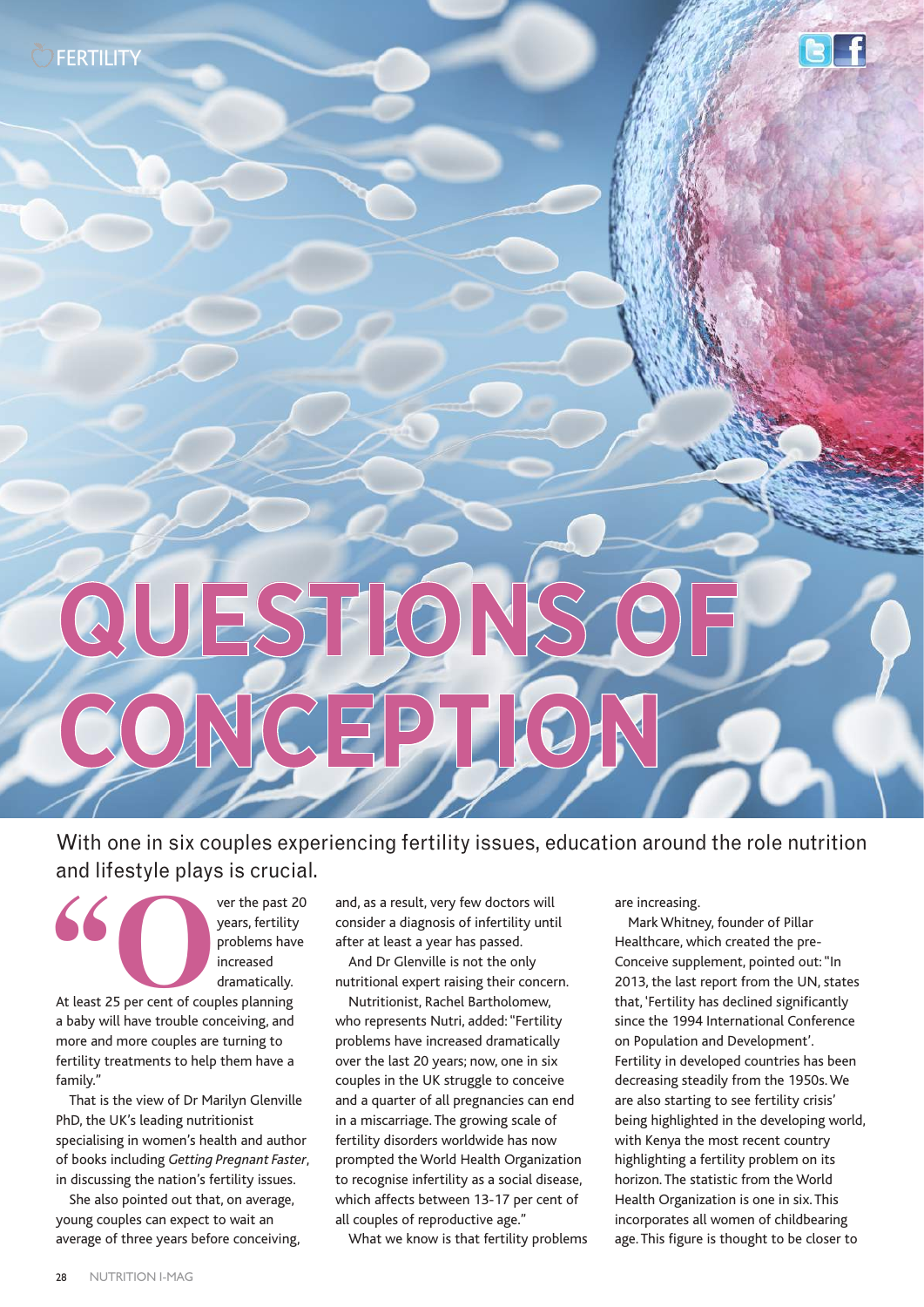

blamed for reduction in sperm count in men and also disrupting female hormone balance. Rising numbers of men are also experiencing erectile dysfunction.

"There are also an increasing number of female hormone disorders including Polycystic Ovary Syndrome (PCOS) and fibroids. Other female conditions such as endometriosis can also be a cause of difficulty in getting pregnant. Sexually transmitted diseases such as chlamydia infections are on the rise and are known to contribute to infertility if left untreated."

The issue for many is not being able to reach a conclusive reason for not conceiving.

"The most common cause of infertility is often described as 'unexplained', where medical investigations have actually failed to identify any physical or medical issues of relevance. Unfortunately, lifestyle, diet and nutritional factors are rarely considered at this point – despite their clear importance for fertility and conception," Amanda Williams, Managing Director at Cytoplan, commented.

'However, it must be considered that many birth defects and fertility issues find their root cause in toxic build-up/ exposure of the parents due to a vast array of contributory factors – some of which you may not have previously considered. The simple fact of the matter is we are toxic beings. Why? Because of widespread exposure to toxins in the immediate environment around us from food, environment, personal hygiene products and coffee, alcohol, cigarettes etc."

Bartholomew added: "For around 25 per cent of couples, the cause is not known and this is where a natural approach can offer a light in the dark."

#### **IDENTIFY DEFICIENCIES**

We know that certain vitamins and minerals are critical for improving chances of conception. And those with deficiencies could find fertility affected.

Bartholomew said: "Nutritional deficiencies are very common in couples experiencing fertility issues. In men, deficiencies of zinc, selenium and the amino acids L-arginine and L-carnitine

are common, and both men and women can be low in vitamin E, vitamin C, beta carotene, omega 3s, magnesium, vitamin D and B vitamins. Iron and folic acid may be low in women."

Dr Glenville continued: "Nutritional deficiencies are common, with the most likely ones being vitamin D and also an imbalance between omega 3 and 6 essential fatty acids."

Whitney added: "Data compiled from a UK Government analysis of food by McCance and Widdowson compared nutrient content in foodstuffs from 1940 and 1991. The difference over the 50 years because of our modern farming practices is staggering. This, coupled with modern food refining and production, depletes our food, unquestionably. One example of a realistic implication of one mineral deficiency is the following. A small English trial studied six women with unexplained infertility or early miscarriage who had deficient magnesium levels and who remained deficient even after four months of magnesium treatment. These women were compared with six other similar women who had managed to restore normal magnesium levels. The women who had failed to restore their magnesium levels were found to have significantly lower activity levels of the potent antioxidant (glutathione) and were prescribed two months of supplementation with selenium and further magnesium. All six women restored their RBC magnesium levels with great results."

#### **A PRECONCEPTION PLAN**

"Preconception is an important time, during which both prospective parents can prepare their bodies by ensuring a healthy diet and good nutrition to assist in fertility and conception. If conception does not happen straight away, this does not mean that there is something amiss – making subtle changes to your diet and lifestyle could provide the change needed," Williams said.

Whitney added: "I would suggest that anyone planning on conceiving should optimise their health and nutritional

one in four, from the age of 28 and above (a more reflective age for people trying to conceive)."

#### **COMMON CAUSES**

**CLICK HERE FOR REFERENCES**

There are common reasons why couples can struggle to conceive.

Dr Elisabeth Philipps DPhil BSc (Hons) BSc Nut Med FNTP is a renowned nutritional consultant and manages practitioner training and education for Nutrigold. She explained: "There's no doubt that a rise in nutritionally poor diets and stressful, busy lifestyles impacts on the quality and optimal function of both the male and female reproductive systems. Men are just as likely to have fertility issues as women, with factors such as the impact of environmental chemicals that have weak oestrogenic effects (for example, DTT and BPA) being